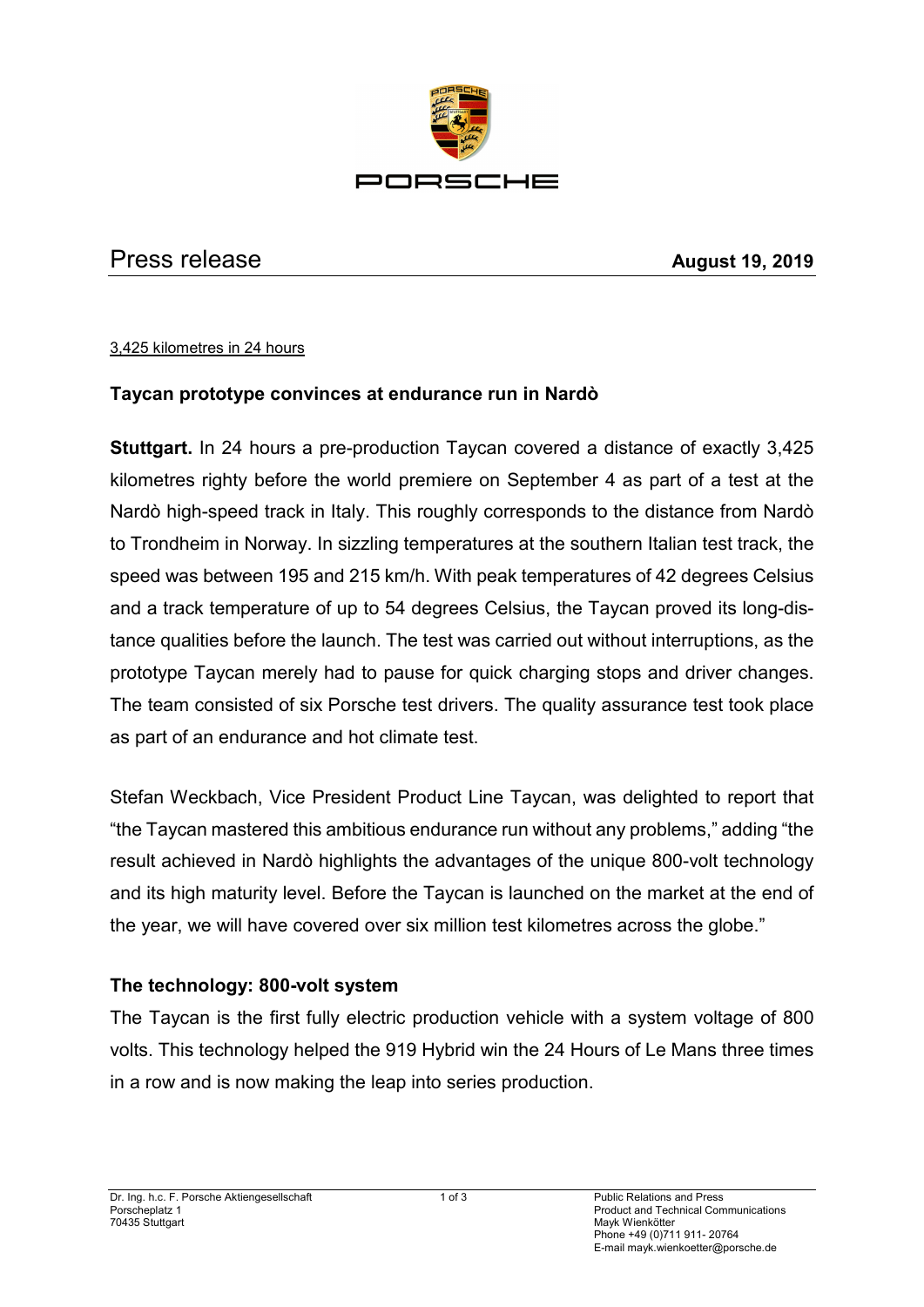The 800-volt technology enables consistently high performance, reduces the charging time and decreases the weight and the packaging space of the cabling. During the endurance test drive at the Nardò Technical Center, 800-volt high-power charging stations by Porsche Engineering Group GmbH were used.

The Taycan's sophisticated thermal management also proved itself in Nardò. Thermal management revolves around a highly efficient, intelligent system for cooling and heating the high-voltage components. This prevents potential power losses due to excessive heat generation and ensures that the optimum temperature for the most efficient charging process has been reached when the vehicle arrives at a charging station.

### **The car: the first all-electric sports car from Porsche**

The new Porsche Taycan not only proves endurance. Its electric powertrain is designed in such a way that it can unleash its full power even after accelerating several times at short intervals. At the end of July a pre-series vehicle accelerated from 0 to 200 km/h no less than 26 successive times at an airfield. The average acceleration figure from the timed runs was under 10 seconds. The difference between the fastest and slowest acceleration run was 0.8 seconds.

## **The track: Nardò Technical Center in Puglia (Italy)**

The Nardò Technical Center has more than 20 test tracks and test facilities on an area covering over 700 hectares, counts 90 companies in the automotive sector among its customers and employs more than 150 people. Since 2012, the test site has been run by Porsche Engineering Group GmbH, a wholly owned subsidiary of Dr. Ing. h.c. F. Porsche AG, Stuttgart.

The test centre was established in 1975 with the construction of the iconic circuit and offers extensive testing options for any development phase. The high-speed circuit – the only one of its kind in the world and measuring 12.6 kilometres – was built in order to be able to test cars under extreme conditions and make development processes more efficient. The renovation of the test centre was successfully completed in mid-July. Among the improvements made was the installation of an innovative crash